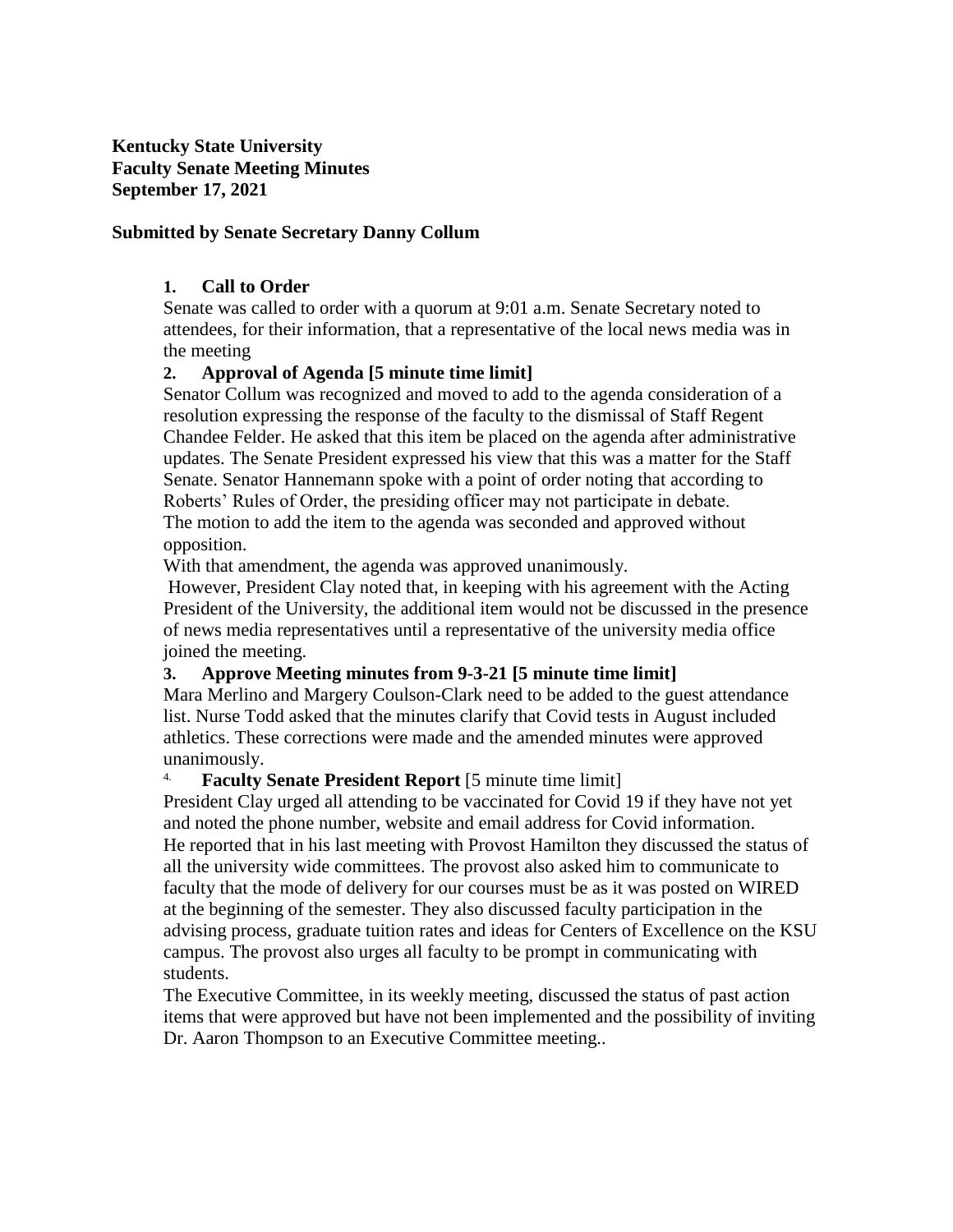President Clay reported that, in his meetings with student representatives, they have asked for faculty to be more conscientious in keeping Blackboard up to date in our courses.

The Faculty Regent election was successfully concluded. There will be a university holiday October 11. Midterm grades will be due October 13. Founders' Day is October 15. Midterms are Oct 2- 8 and Homecoming is Oct 8-10. Last day to drop course with a "W" is Oct 22. **NO** ESA's (Emotional Support Animals) are allowed in the classroom or any other

 building on campus besides the Halls Dormitory. **ONLY,** Service Animals with proper documentation.

#### 5. **Faculty Regent Updates** [5 minute time limit]-

Dr. Herman Walston- Introductory Address & Update

Dr. Walston reported that he has not yet had his orientation for the Board, and his swearing-in will be at the next Board meeting. He then shared his thoughts about serving on the Board of Regents. He has been at KSU for 44 years under 11 presidents, so he is very familiar with KSU. He thanked the faculty for electing him. He wants to see the university operate smoothly and see student success. We're off track now, Dr. Walston said, from the Board all the way down. We need to return to the strong emphasis on teaching, research and service instead of an emphasis on self-serving administrators. He said he wants to do what is best for the school. He noted that, while some of the current situation is new, much of it isn't. KSU is resilient, he said. Dr. Walston promised to be transparent. Eventually, the Board will move toward selecting a new president who can move us forward. The key words for that process are transparent and accountable. We all have to work together. I'm committed, he said, and after 44 years, he's seen it all. He noted that the Board has a called meeting October 16, and he would do the right thing. That's what he has to offer.

A faculty guest asked if Dr. Walston had any comment on the dismissal of Staff Regent Chandee Felder. He replied that he doesn't know what was behind it, and he didn't want to get ahead of the Faculty Senate's discussion of the issue. He noted that we should be calm and not get bogged down.

## 6. **General Education Update**, [5 minute time limit]

## NA

7. **Administration Updates** [5 minutes each]

## **Dr. Dailey**- **Distance Learning** &**Technology**

Thanks to all who have participated in Blackboard training. Walk-in Wednesdays will begin soon. Coffee and snacks will be available and all are welcome to walk in with their academic technology questions and problems.

Senator Ballard-Kang asked where the Distance Learning office is now. Dr. Dailey replied that it is Hathaway 409 and the walk-in hours will be 9 a.m. to 2 p.m.

# **Dr. Deams/Dean Sims**-**Student Engagement**

NA

## **Nurse Todd**- **Safety**

The vaccine promotion campaign is being reviewed by Acting President Stamps. It will come with incentives to encourage vaccination among staff and students. Also rolling out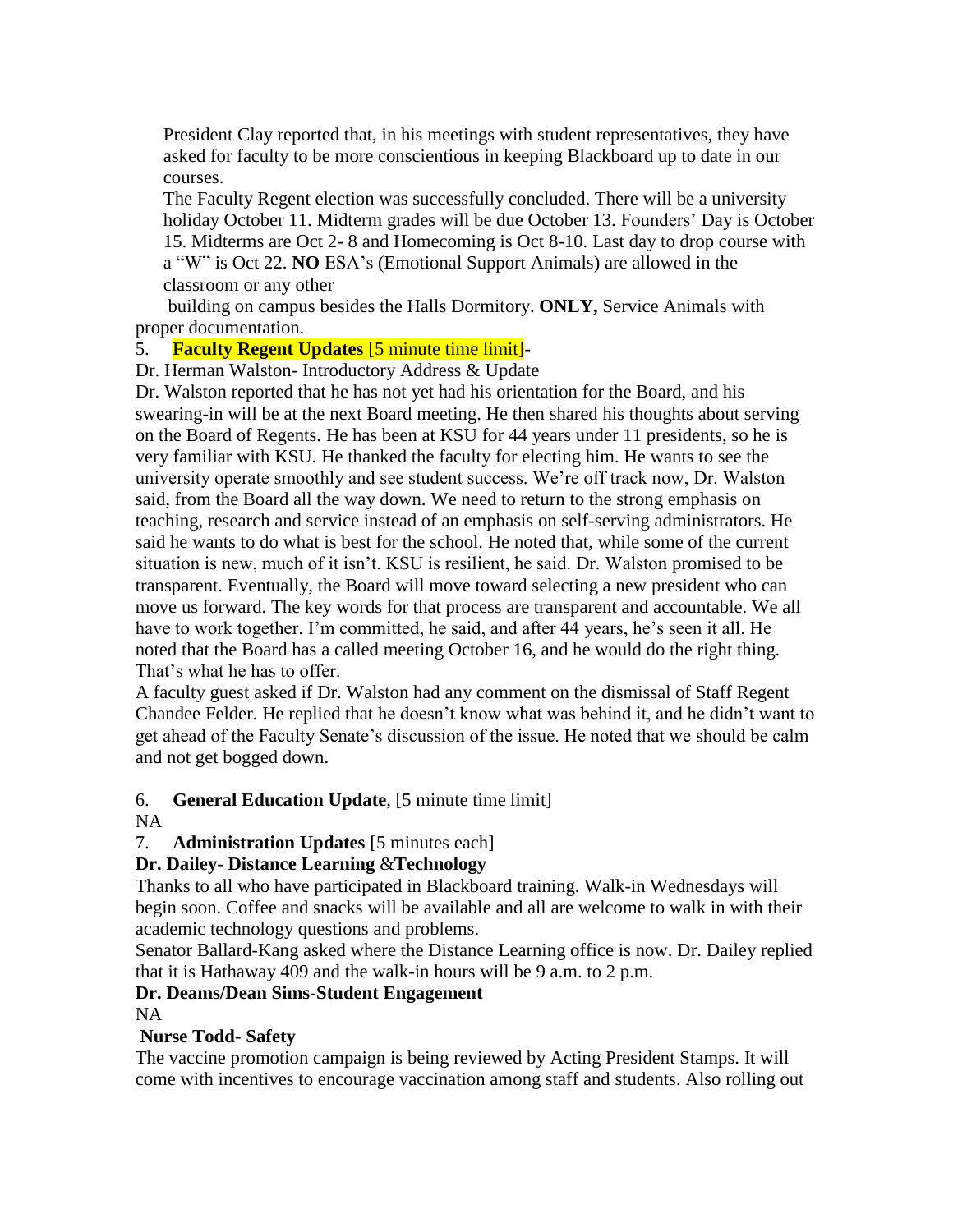is an education initiative. Allison Young, professor of family and consumer sciences, has a CDC grant to do vaccine education, along with the Franklin County Health Department. Keith Wicker in biology is also participating in this. In October there will be a vaccination clinic at Streetfest October 8. All three Covid 19 vaccines will be offered, and boosters if those have been approved by then.

The September 15 blood drive was very successful. There will be another in the spring. Nurse Todd noted that the Faculty Senate should consider offering some kind of community service credit to students for participation in blood drives.

Current CDC protocol says that if you have symptoms and get a rapid test, even if the rapid test is negative, you must go ahead with a PCR test that goes to the lab. Results for these are currently taking 48-72 hours. The person must quarantine while awaiting PCR results.

Email Nurse Todd with any questions about any of these matters. Also, she reminded us that class excuses are privileged information protest by FERPA and HIPA, the privacy laws for educational and medical records respectively.

A senator asked about the very low vaccination rate among students, and Nurse Todd replied that this is partly a problem with reporting. There are probably students who were vaccinated before they came to school who haven't submitted a record of that to Student Health. As part of the vaccine promotion campaign we will be asking students to upload their vaccination card. We currently have 40 percent of the student body confirmed as fully vaccinated. We're behind UK and U of L, but we're working on it. **Daryl Love**-

# NA

## **Dr. Coulson-Clark**- **Advising**

Dr. Coulson-Clark reported that University College is looking at best practices for advising and the software that is needed to implement those. She is also going to the National Academic Advising Association for ideas. Input from the faculty is welcome!

# **Dr. Schneller Academics/Research /Accreditation & Assessment**

Dr. Schneller encouraged all faculty to keep working with her and Micah Glenn on grants possibilities. She is also working with Dr. Walston on plans for grant training. Senator McCutchen noted that training should cover all stages of the grants process including pre- and post-.

Dr. Schneller said that she is hoping to create a cadre of faculty who can do training in their units. We should also consult the Sponsored Programs website and the FAQ for much of the necessary grants information.

Senator Gyawali asked if there could possibly be incentives for grantwriting, such as course releases. Dr. Schneller replied that would have to go through the academic unit and the provost.

## 8. **Senate Committee Reports** [5 minutes each]

## a **Academic Policy Committee report** [5 minute time limit]

Senator Grimes reported that APC is looking at class scheduling problems and particularly the impact of the four-day academic week. He said that there are some problems with this, especially for the STEM areas. They want to bring this discussion to the Faculty Senate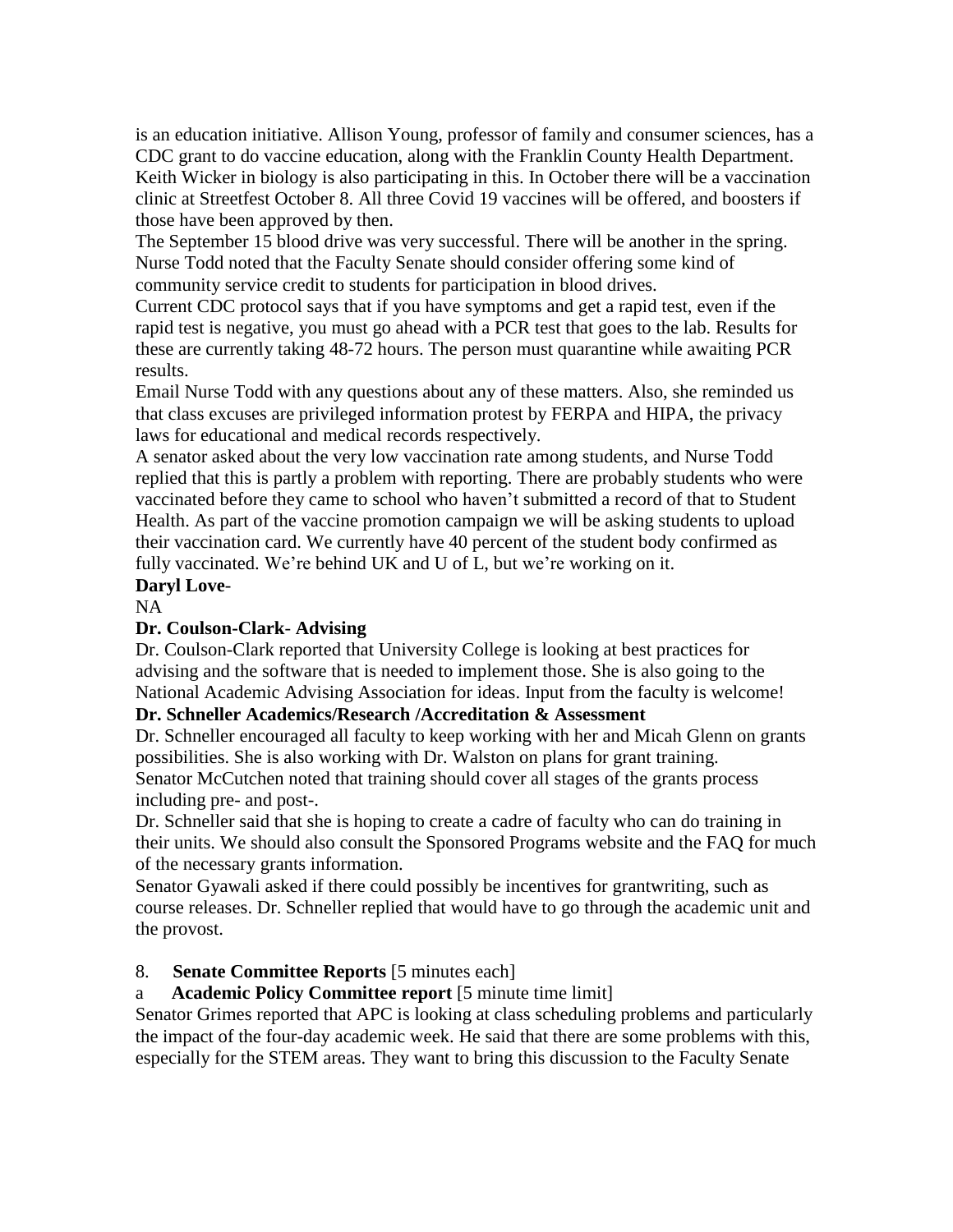and meet with the provost about it. Provost Hamilton has agreed to come to one of their meetings.

At this point, Senator Griffis was recognized, and he pointed out that the Senate was not following the agenda that had been approved earlier, which had consideration of a resolution on the dismissal of Regent Chandee Felder coming after administrative updates. President Clay called for the Curriculum Committee report.

# b**. Curriculum Committee report [5 minute time limit]**

Senator Wang reported that the Curriculum Committee needs a new member. He also brought forward an action item from the School of Behavioral and Social Sciences. The item would remove psychology from the Masters in Interdisciplinary Behavioral Sciences degree program. This is necessary for accreditation purposes. The item was approved without opposition.

Senator Wang also reported that the committee discussed again the problem of getting action from the registrar on past approved action items. They hope to get Provost Hamilton to one of their meetings to hear about that problem. Also at the committee's last meeting Dr. Graves brought a document on program approval to be considered at the next meeting.

# c. **Professional Concerns Committee report [5 minute time limit]**

Senator Stratton reported that the PCC is looking at last year's unfinished business and gathering the new concerns of faculty. Send your concerns to Gary Stratton.

# d. **Budget and Academic Support Committee report [5 minute time limit}**

Senator Ballard-Kang reported that Senator McCutchen is working on grants training programs. Dr. Berkley King is coming to our October 8 meeting to talk about that. Senator Kashan has a faculty survey on plus or minus grading options ready to go. All faculty should take the survey when you get it. It is only one question.

Senator Collum has arranged for VP Greg Rush to join us for our September 24 meeting to update us and hear our concerns about the university's financial situation.

Senator Ballard-Kang is working on finding out where course fees are going and trying to get them re-directed to the academic units.

Senator Hannemann noted that an article in the State Journal that morning reported that the percentage of spending on instruction in KSU's budget was down to only 12.8 percent. Could the BASC look at that and recommend a target percentage for KSU?

Senator Ballard-Kang asked him to send her that report, and the committee would certainly consider that.

# **9. Other Business [10 minute time limit]**

Senator Collum was recognized and asked that the agenda item previously approved be considered now under "Other Business."At this point, KSU's General Counsel, Lisa Lang, stated that Kentucky open meetings law prevented an open meeting of the Faculty Senate from d iscussing personnel matters.

President Clay then asked for a motion to adjourn, but no motion was forthcoming. Discussion continued, and faculty members attending the meeting raised questions about Ms. Lang's authority to make such a ruling. Another called it a "gag order." It was also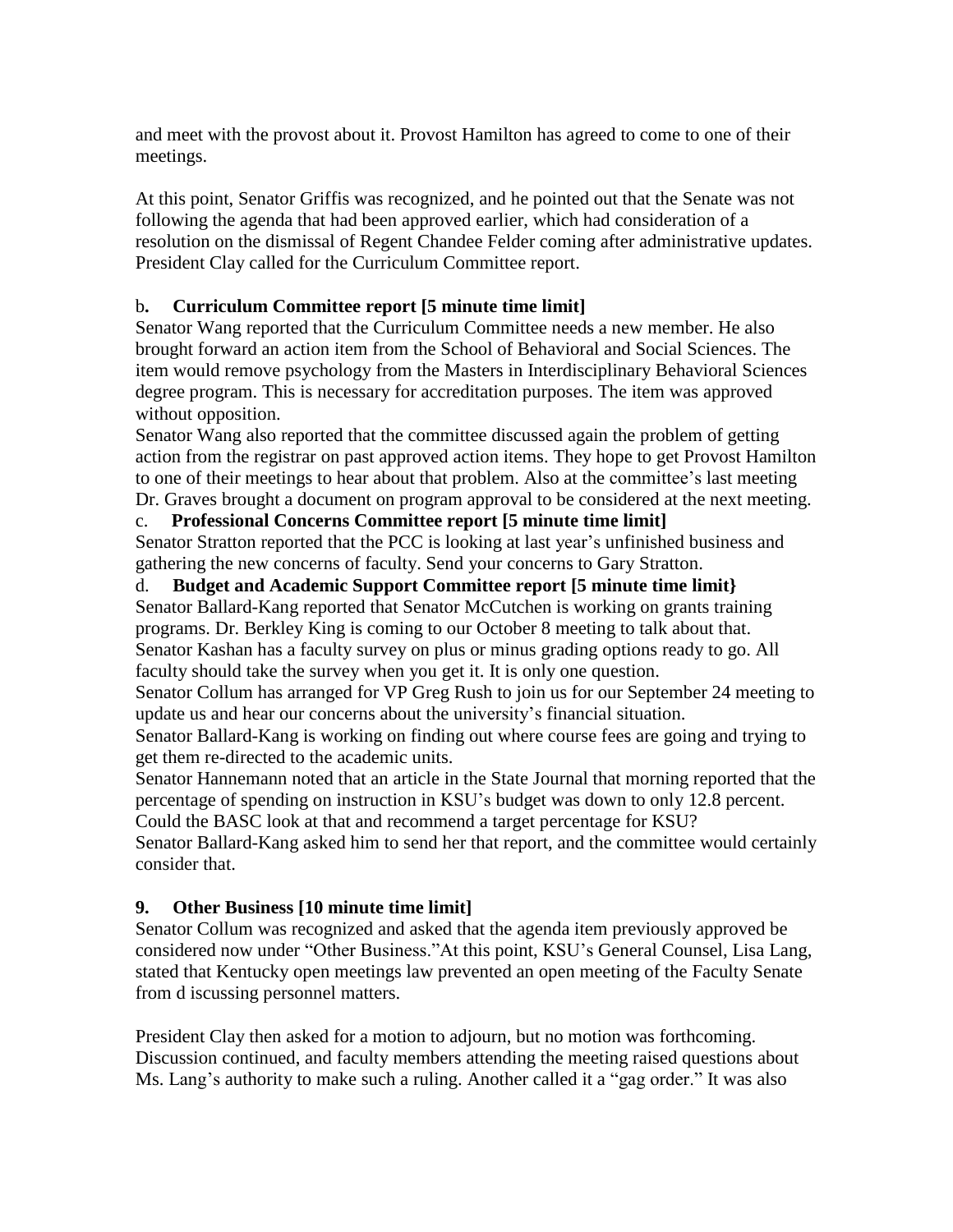stated that the issue is not just a matter of the particular person fired, but that of KSU's policy toward whistleblowers. This silencing of dissenting voices is terrible for KSU's image.

Senator Grimes said that he was concerned about recent events, but also thought we shouldn't be reactionary or too quick.

Senator Collum was recognized again and asked that the Senate direct its Professional Concerns Committee to consider action on the treatment of whistleblowers at KSU to be brought forward at the next Senate meeting.

Senator Hannemann suggested, as a friendly amendment, that instead the Senate Executive Committee should call a full faculty meeting for next Friday to discuss these matters. Senator Collum said he would withdraw his motion in deference to Senator Hannemann's. The motion directing the Executive Committee to call a meeting of the full faculty passed with 18 votes for it and none opposing or abstaining.

#### **10. Adjournment**

The meeting adjourned at 10:36.

#### **Attendance**

#### **Senators**

Patti Marraccini Changzheng Wang Keith McCutchen Jens Hannemann Daniel D Collum Phillip H Clay Fariba Kashan Gary Stratton Bobby Walter Rozina Johnson Mary Barr Barbara Witty Gavin Washington Alexander Lai Dr. Kristopher R Grimes Jennifer Ballard-Kang Buddhi Raj Gyawali Bruce Griffis Shawn Lucas James Obielodan Nancy Capriles Noel D. Novelo Dr. Nkechi Amadife Rene Desborde Fariba Bigdeli Jahed **Guests**